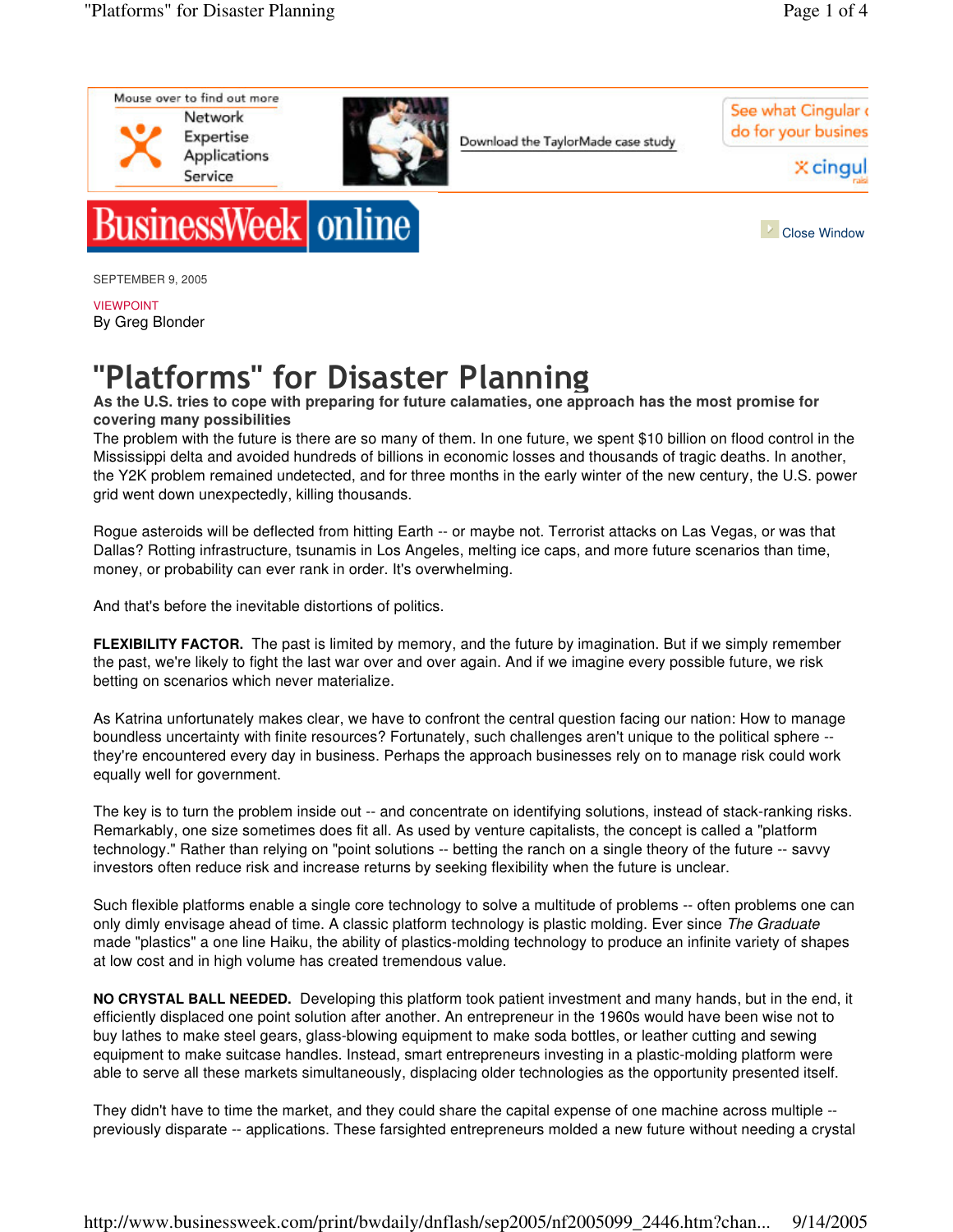ball.

The Internet is an example of another platform technology -- in this case, a common nexus for everything from communications and news to logistics and voyeurism. People who bet on point solutions like single-purpose data networks or proprietary image formats, quickly found themselves outmaneuvered and outnumbered by Internet platform adherents

**GROUPTHINK.** How does this concept relate to America's disaster planning? Like our mythical entrepreneur, we don't know exactly where and when our next catastrophe will arise. Mere point solutions, no matter how well executed, will always fall short. Higher levees in New Orleans, for example, would not have spared Biloxi from total devastation. And stronger cockpit doors won't prevent a truck-bomb attack.

We need to cluster important future scenarios into groups sharing related solutions, and in doing so, dilute the risk of choosing poorly.

Although this is, admittedly, an unscientific list of examples, my whole career has been spent reducing large, complex problems into actionable insights. In that spirit, here are three potential "platform technologies" in which America should vigorously invest:

**• Population Haven.** Today -- as we just experienced with Katrina -- there's no reliable system in place to quickly relocate large numbers of people. Such a system would address multiple scenarios: everything from tsunamis to a nuclear attack to cities made uninhabitable by infectious disease.

The solution would include a clear chain of command, decentralized stockpiles of food and shelter, staging areas, robust communications, and enabling laws. Simultaneously, we need to rethink the role and mission of the National Guard and the possible organization of a civilian volunteer corps. But it requires no imagination to believe mass relocations will be necessary in the coming years -- even if the timing and cause are uncertain.

**• Energy Cushion.** In light of current geopolitical threats and worst-case natural disasters, we would be foolish not to maintain a two-year energy cushion from dependence on the rest of the world. That compares to our current 40 days worth of oil in the Strategic Petroleum Reserve.

Tomorrow, the Saudi oil fields could be destroyed, or volcanic clouds could block the sun and double the need for heating oil. Our most immediate priority should be to expand the SPR by at least a factor of 10, and, simultaneously, to institute a national plan for emergency energy conservation. Longer term, we should work to decentralize our energy reserves to produce and store energy near consumers, rather than under a few salt domes vulnerable to attack or isolation.

With this solution, hospitals and other critical emergency-response centers could tap into local energy sources even if a large central power station had been put out of commission by a tornado or terrorism. In other words, our emergency-ready energy network would, like the Internet, have the ability to repair itself.

**• Disease Containment.** This is one problem that, if we don't take action immediately, may lead to an unrecoverable disaster that cannot be solved retroactively with money and good intentions. Today, we have no way to quickly detect the presence of disease, to track its progress, treat the ill, protect the healthy, and contain the threat.

What if someone poisoned the milk supply with salmonella? What if someone made New York City uninhabitable by spreading anthrax? What if the next plane from Hong Kong carried two passengers ill with a virulent mutation of avian flu? The answer, obviously, is an out-of-control disaster, if we didn't respond quickly and knowledgeably (see BW, 9/19/05, **"A Hot Zone In The Heartland"**).

We need a multilayered solution, starting with detectors at all stages of our air, water, and food supplies. Only such a system allows us to clamp down on an outbreak before it becomes dangerous. Recent studies suggest that one extra day's notice about a communicable disease can make all the difference between a minor inconvenience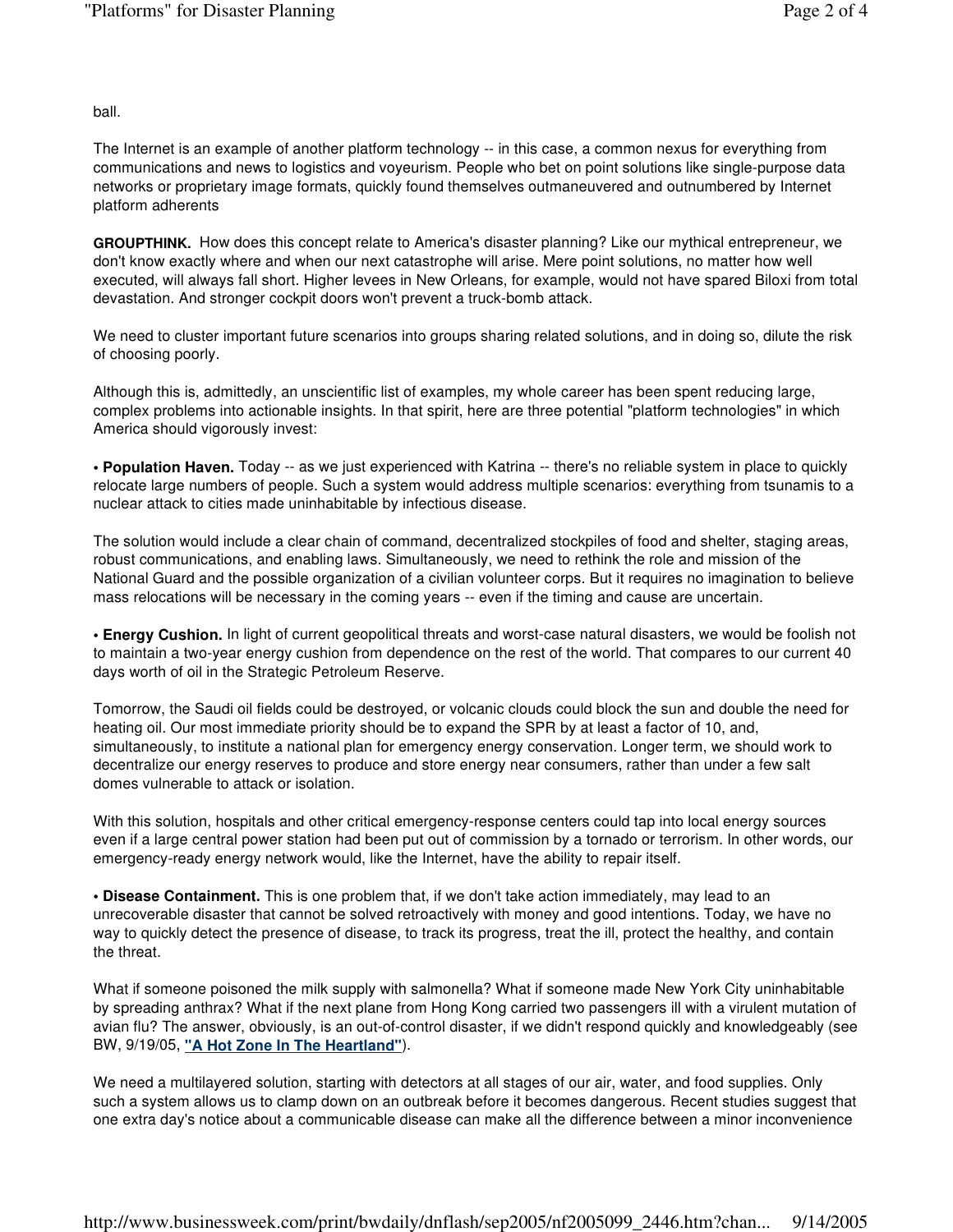and a true disaster.

It's the power of networks. Infecting one node in a network means you've lost all the spokes. Software is essential here, too. We need the ability to track people's medical histories via networked databases and a more accessible national medical system.

**INITIATIVE SPUR.** Such measures don't have to be drags on the economy -- there are sound economic offsets cross-subsidizing many of these investments. For example, the same system that locates an outbreak of disease could provide key epidemiological insights to help cure cancer. And we could shift materials and supplies reserved for helping Americans after a disaster into the foreign-aid supply line, before they expire.

Moreover, one of the beauties of effective platforms is that they often encourage individual initiative. Perhaps decentralizing energy distribution might encourage municipalities to look for alternate sources of energy -- like methane from garbage dumps or solar power -- that today are difficult to justify.

Yet we must face the fact that critical programs require immediate investment. Without them, we're doomed to incur far greater, more painful expenses later on. Think of these platforms as insurance policies, which have to be paid every year. Think of them as capital expenses, for which all sound businesses accrue yearly. General solutions -- that is, platform technologies -- represent by far, our best hope to greet the future with confidence.

**READER COMMENTS** 

# Most recent comments

See all comments Leave your own comments

#### **Nickname:** dianna

**Review:** This is a good article and truly the best approach to use. My only specific comment is that for contagious illness we already have community health districts across the country that already do this job, but they have been seriously underfunded. They already have the infrastructure and training and only need to be better supported and have on-going training in detection and response. dianna **Date reviewed:** Sep 11, 2005 6:44 PM

## **Nickname:** Walter

**Review:** What ever happened to the Civil Defense system I grew up with? We had mass shelters stocked with canned water and food. That sure would have done the starving, thirsty people at the New Orleans Superdome, waiting for an almost forgotten rescue, a lot more good than chaos. **Date reviewed:** Sep 11, 2005 9:55 AM

**Nickname:** Lance Olsen **Review:** Great conversation-starter. I'll be sharing it widely. **Date reviewed:** Sep 11, 2005 12:23 AM

**Nickname:** none-age 84yrs **Review:** Money is a tool! We must prevent disease at the root. I have sent my contribution. Really it's self preservation! Typhoid spreads like wildfire. No one is invinceable! **Date reviewed:** Sep 10, 2005 2:21 AM

## **Nickname:** RB

**Review:** This is exactly what we need to do!! Instead of sitting back saying, well we don't need to spend any money right now, we need to set up our contingencies and be prepared so we don't have to play the blame game. **Date reviewed:** Sep 9, 2005 9:33 PM